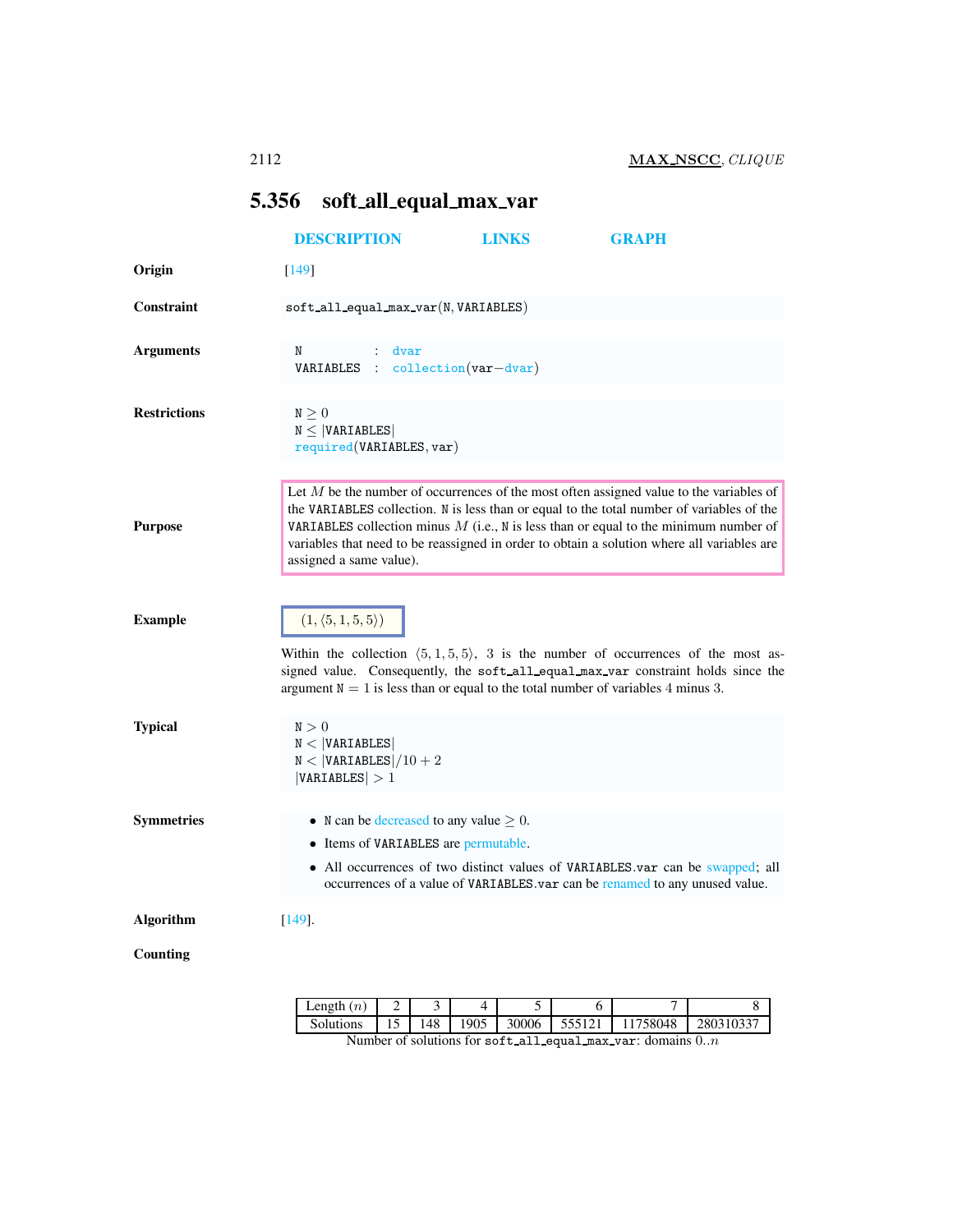



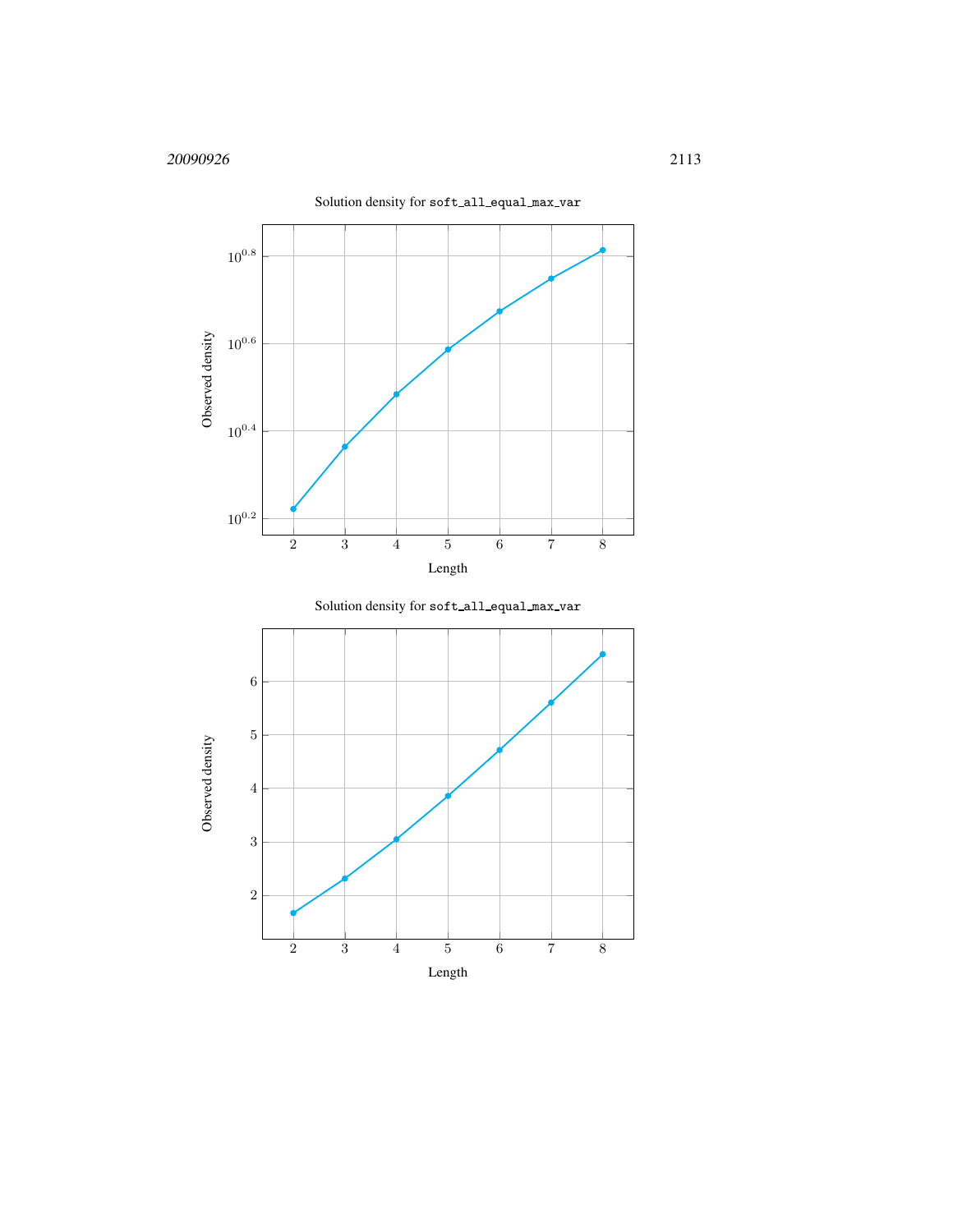| Length $(n)$       |   | $\overline{2}$ | 3                        | 4    |       | 6      |          |           |
|--------------------|---|----------------|--------------------------|------|-------|--------|----------|-----------|
| Total              |   | 15             | 148                      | 1905 | 30006 | 555121 | 11758048 | 280310337 |
| Parameter<br>value | 0 | 9              | 64                       | 625  | 7776  | 117649 | 2097152  | 43046721  |
|                    |   | 6              | 60                       | 620  | 7770  | 117642 | 2097144  | 43046712  |
|                    | 2 |                | 24                       | 540  | 7620  | 117390 | 2096752  | 43046136  |
|                    | 3 |                | $\overline{\phantom{a}}$ | 120  | 6120  | 113610 | 2088520  | 43030008  |
|                    | 4 | -              | -                        | -    | 720   | 83790  | 1992480  | 42771960  |
|                    | 5 |                | ۰                        | -    |       | 5040   | 1345680  | 40194000  |
|                    | 6 | -              | -                        | -    | -     |        | 40320    | 24811920  |
|                    | ┑ |                | -                        | -    |       | -      |          | 362880    |

Solution count for soft all equal max var: domains  $0..n$ 

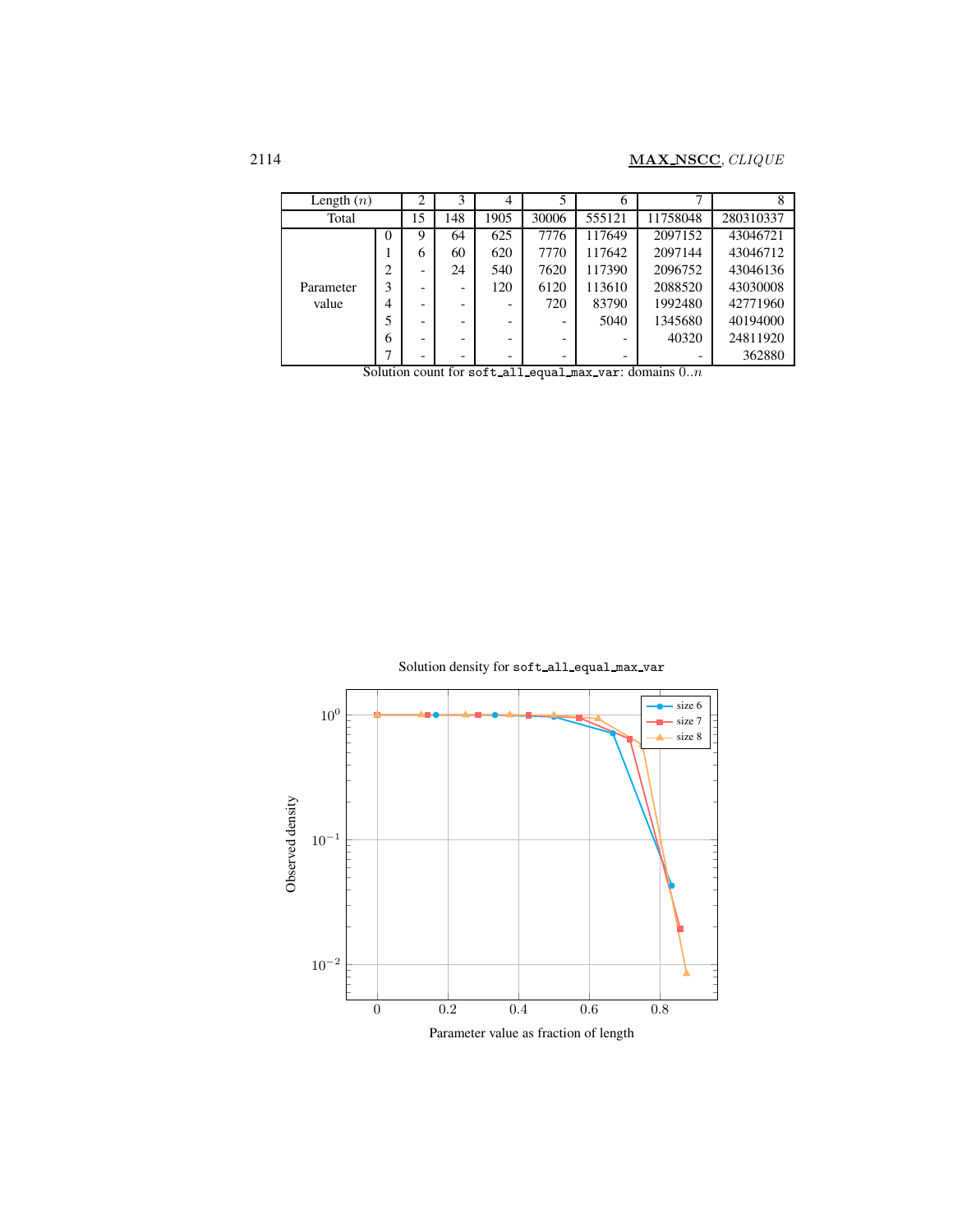

<span id="page-3-0"></span>

| See also        |                                                       | common keyword:<br>soft_all_equal_min_ctr,<br>soft_all_equal_min_var.<br>soft_alldifferent_ctr.soft_alldifferent_var(soft constraint). |                   |             |  |  |  |  |
|-----------------|-------------------------------------------------------|----------------------------------------------------------------------------------------------------------------------------------------|-------------------|-------------|--|--|--|--|
|                 |                                                       | hard version: all_equal.                                                                                                               |                   |             |  |  |  |  |
|                 | <b>implied by:</b> xor.                               |                                                                                                                                        |                   |             |  |  |  |  |
|                 | related: atmost_nvalue.                               |                                                                                                                                        |                   |             |  |  |  |  |
| <b>Keywords</b> | constraint type:<br>variable-based violation measure. | soft constraint.                                                                                                                       | value constraint. | relaxation. |  |  |  |  |
|                 | <b>filtering:</b> arc-consistency, bound-consistency. |                                                                                                                                        |                   |             |  |  |  |  |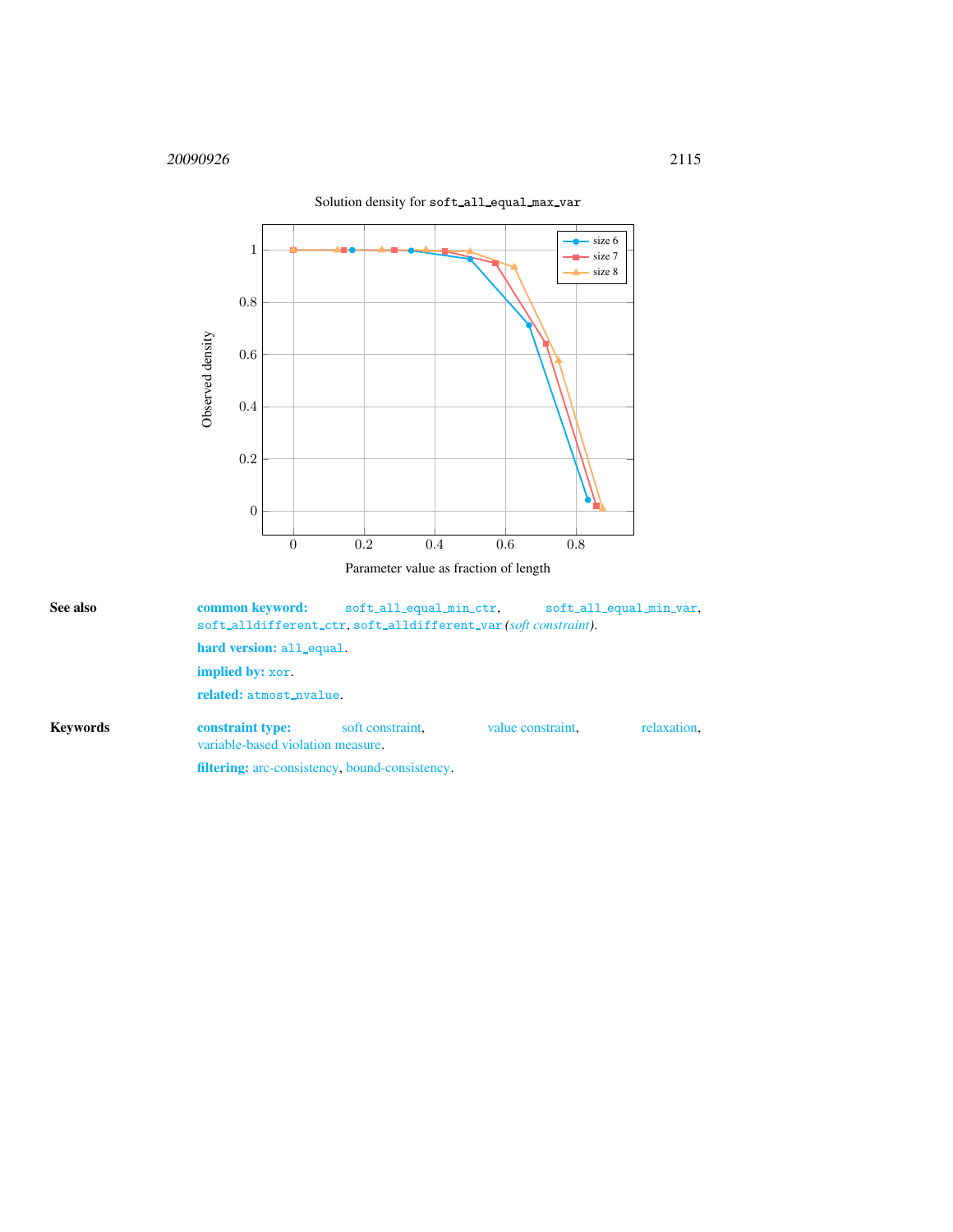<span id="page-4-0"></span>

| Arc input(s)        | VARIABLES                                                   |
|---------------------|-------------------------------------------------------------|
| Arc generator       | $CLIQUE \mapsto$ collection(variables1, variables2)         |
| Arc arity           | 2                                                           |
| Arc constraint(s)   | $variable$ s1.var = variables2.var                          |
| Graph property(ies) | $\textbf{MAX\_NSCC} \leq  \texttt{VARIABLES}  - \texttt{N}$ |
|                     |                                                             |

Graph model We generate an initial graph with binary *equalities* constraints between each vertex and its successors. The graph property states that N is less than or equal to the difference between the total number of vertices of the initial graph and the number of vertices of the largest strongly connected component of the final graph.

> Parts (A) and (B) of Figure [5.697](#page-4-1) respectively show the initial and final graph associated with the Example slot. Since we use the MAX NSCC graph property we show one of the largest strongly connected components of the final graph.



<span id="page-4-1"></span>Figure 5.697: Initial and final graph of the soft\_all\_equal\_max\_var constraint